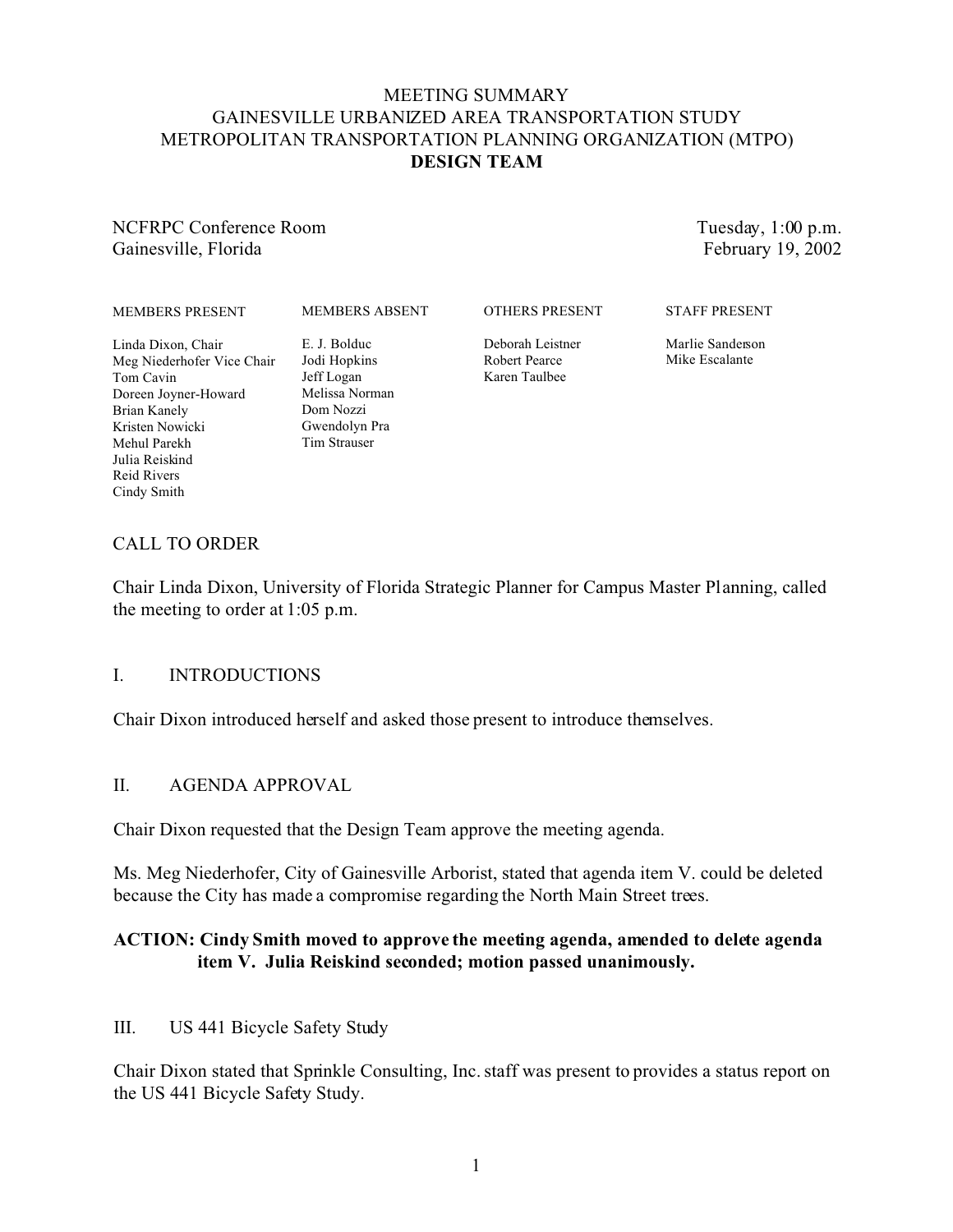Mr. Bruce Landis, Sprinkle Consulting, Inc. (SCI) Vice President, discussed the status of the US 441 Bicycle Safety Study and answered questions.

Mr. Russell Ottenberg, SCI Planner, discussed and answered question regarding the conceptual design alternatives evaluation matrix for the following design alternatives:

- 1. seven-foot shoulder (five-foot bikelane with two-foot rumble strip on both sides);
- 2. nine-foot shoulder (seven-foot bikelane with two-foot rumble strip on both sides);
- 3. four-lane to two-lane reduction with bikeway and parking;
- 4. side -path on both sides;
- 5. Jersey barriers (both sides with bikelane); and
- 6. existing conditions (do nothing).

### **ACTION: Brian Kanely moved to recommend that the MTPO:**

- **1. request that FDOT construct the seven-foot shoulder option (five-foot bikelane with two-foot rumble strip on both sides) because it meets budget and safety eligibility; and**
- **2. consider the linear park issues (such as the four-lane to two-lane option) for the corridor.**

### **Mehul Parekh seconded. Reid Rivers called the question; question call passed 6 to 3. Motion passed 5 to 4.**

IV. US 441 Overhead Signage

Mr. Marlie Sanderson, MTPO Director of Transportation Planning, stated that the MTPO referred the US 441overhead signage to City, County and Florida Department of Transportation (FDOT) staff. He reported that the MTPO was looking for a more aesthetic form to indicate the State Highway System designations than those currently on the column-and-spanwire configuration.

Ms. Doreen Joyner-Howard, FDOT Transportation Planner, noted that the plans for the West 13<sup>th</sup> Street Traffic Signal Upgrade Project were complete and that any signage changes would have to be a new project.

### **It was a consensus of the Design Team to discuss this issue at its next meeting.**